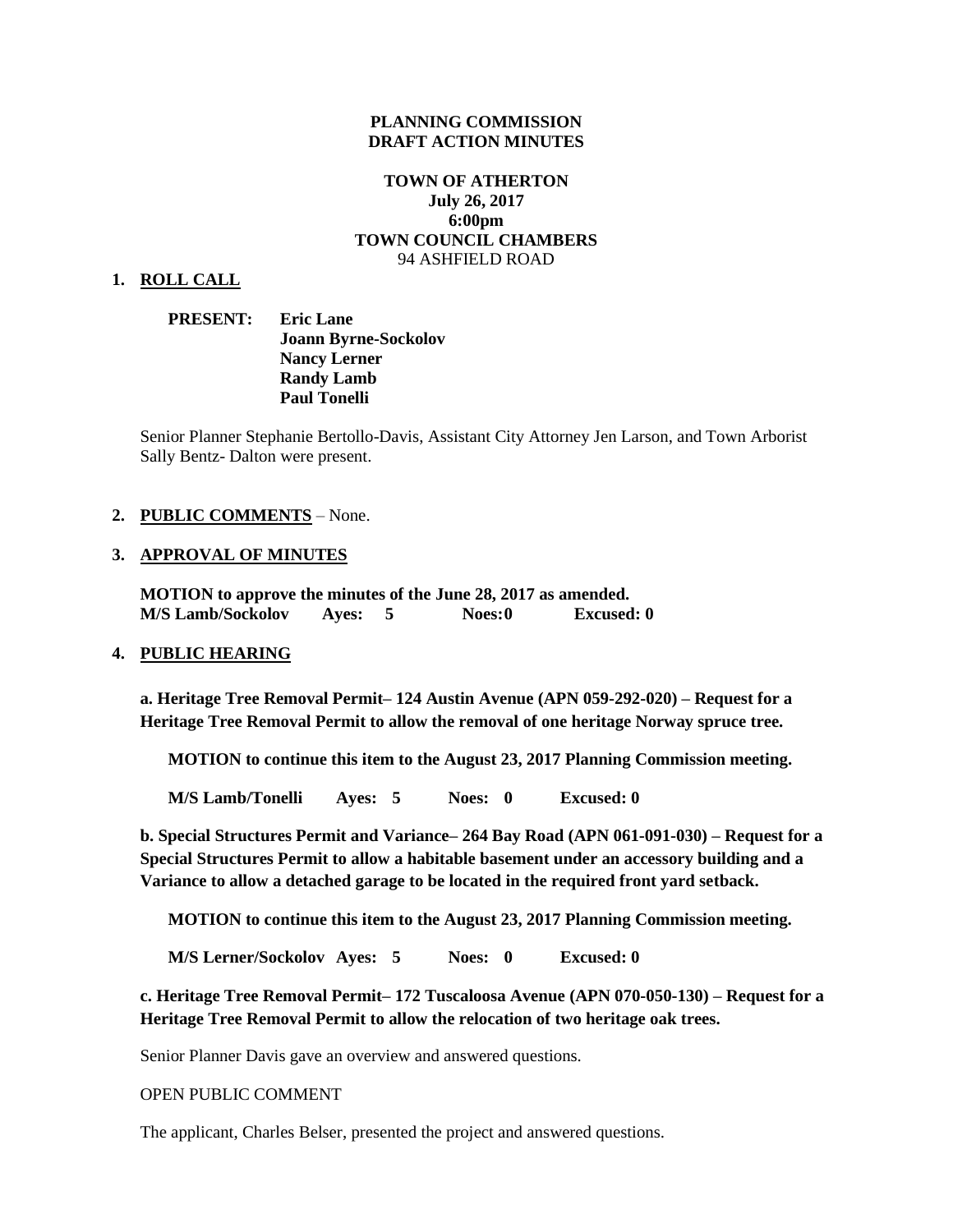Christina Patterson, 176 Tuscaloosa, asked questions about the project and stated her opposition.

### PUBLIC COMMENT CLOSED

The Commission directed the applicant to work with the Town Arborist and neighbor on possible replanting screening plan.

### **MOTION to continue this item to the August 23, 2017 Planning Commission meeting.**

**M/S Lamb/Tonelli Ayes: 5 Noes: 0 Excused: 0**

**d. Special Structures Permit– 55 Camino Por Los Arboles (APN 070-310-040) – Request for a Special Structures Permit to allow portions of the vertical sidewalls of the main residence to exceed 22 feet and portions of the main residence to exceed 30 feet.** Senior Planner Davis gave an overview and answered questions.

### OPEN PUBLIC COMMENT

The applicant, representative from Frank Gerry and Associates Architects, presented the project and answered questions.

The property owner, Sateez Kadivar, presented the project and answered questions.

Denise Kupperman, Resident, spoke on the project.

# PUBLIC COMMENT CLOSED

 **MOTION to approve the Special Structures Permit to allow for portions of the vertical sidewall height of the main residence to exceed 22 feet and portions of the main residence to exceed 30 feet.** 

**M/S Lamb/Lane Ayes: 3 Noes: 2 Excused: 0**

**e. Heritage Tree Removal Permit and Variance– 58 Mulberry Lane (APN 070-032-360) – Request for a Heritage Tree Removal Permit to allow for the removal of one heritage palm tree and a Variance to allow a detached garage to be located in the required front yard setback.** 

# OPEN PUBLIC COMMENT

The property owner Marten Abrahamsen, presented the project and answered questions.

Neighbor, property owner 276 Atherton Avenue, spoke on the project.

### PUBLIC COMMENT CLOSED

The Commission directed the applicant to work with the Town Arborist and neighbor on possible replanting screening plan.

 **MOTION to approve the Heritage Tree Removal Permit to allow for the removal of one, heritage palm tree.**

**M/S Sockolov/Tonelli Ayes: 5 Noes: 0 Excused: 0**